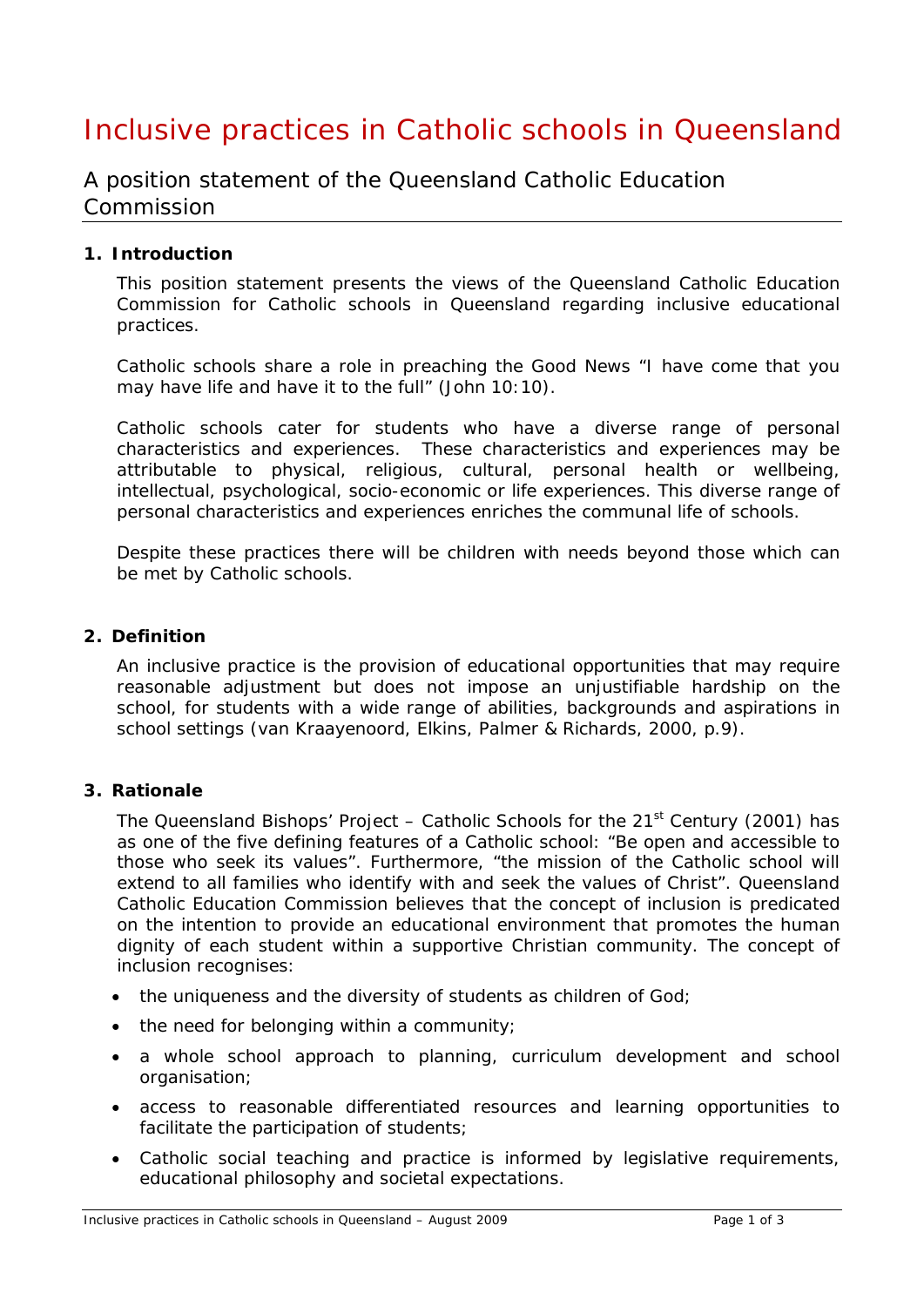'*The Catholic school sets out to be a school for the human person and of human persons. The person of each individual human being, in his or her material and spiritual needs, is at the heart of Christ's teaching: this is why the promotion of the human person is the goal of the Catholic school.' (*The Catholic School on the Threshold of The Third Millennium*,* 1998: paragraph 9)

## **4. Position Statement**

The Queensland Catholic Education Commission advocates that Catholic school authorities commit to establish policies and procedures that incorporate inclusive educational practices into their operations.

## **5. Implications**

- Applications for enrolment from families *"who identify with and seek the values of Christ"* (The Queensland Bishops Project – Catholic Schools for the 21st Century, 2001) will be welcomed by Catholic school authorities in accordance with diocesan and school enrolment policy.
- Students enrolled in Catholic schools will have a diverse range of personal characteristics and experiences.
- Applications for enrolment of students with specific needs will need to be considered with the aim of identifying that students' specific need or needs, identifying what adjustments are required to be made to meet the child's needs, determining whether these adjustments are reasonable, and finally considering whether they can be made without creating unjustifiable hardship for the school.
- Collaborative planning and decision making which includes students, families and educators will be encouraged.
- Collaborative partnerships and service agreements with agencies beyond the school authority to support the particular needs of students will be sought when appropriate.
- Professional development of staff to support the participation of students in the life of the school will be required.
- Flexibility in system approaches, school structures, procedures and curriculum will be required to facilitate options and pathways for students.
- Physical environments that are accessible, stimulating, safe and welcoming will be required.
- Students and their families will be supported and assisted, where appropriate, to discern the most satisfactory educational arrangements, particularly in times of transition, may be required.

#### **6. References**

Congregation for Catholic Education. (1998). *The Catholic School on the Threshold of the Third Millennium*. Strathfield: St Paul's Publications. Retrieved on 10 November from: